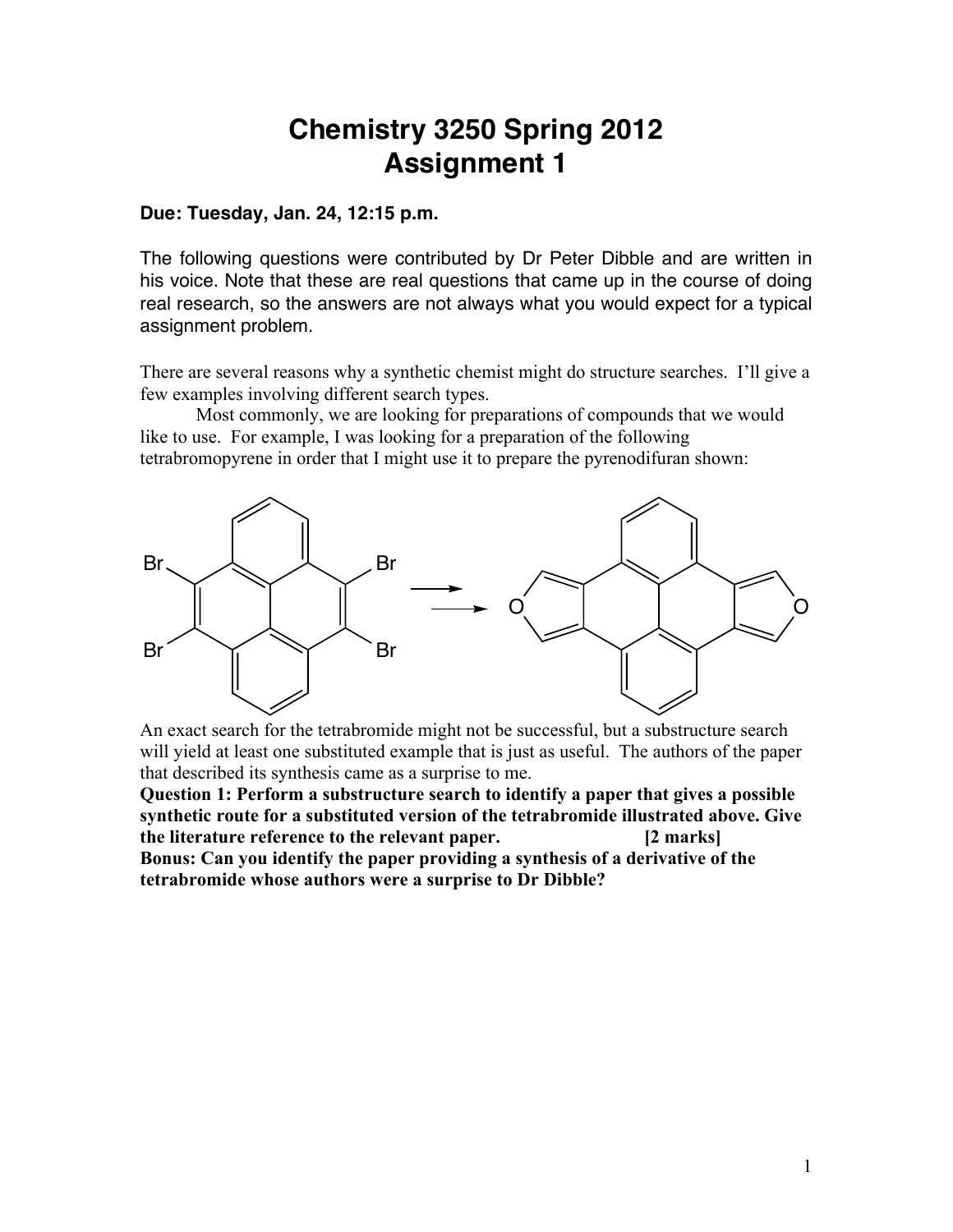Whenever a synthetic chemist makes a molecule that is unprecedented, it must be characterized completely. To check that a given molecule has never been reported before, we do an exact structure search.

**Question 2: The following are molecules recently made in the Dibble lab. Has anyone else made them before? If so, give the reference(s). [2 marks]**



Sometimes (or often) one encounters an unusual and unexpected reaction. My most spectacular example of this is the following. I was looking at tin allylation reactions of the following reactant and obtained the expected product, which cyclized under the reaction conditions. The final product is a substructure of many different animal pheromones. I did this reaction for  $R = CH_2CH_3$ . This might be a naturally occurring molecule. If so, it is my only total synthesis of a natural product.



Question 3: Is the final product with  $R = CH_2CH_3$  known to be a naturally **occurring compound? If so, where does it occur? What, if anything, is known about its biological activity? [2 marks]**